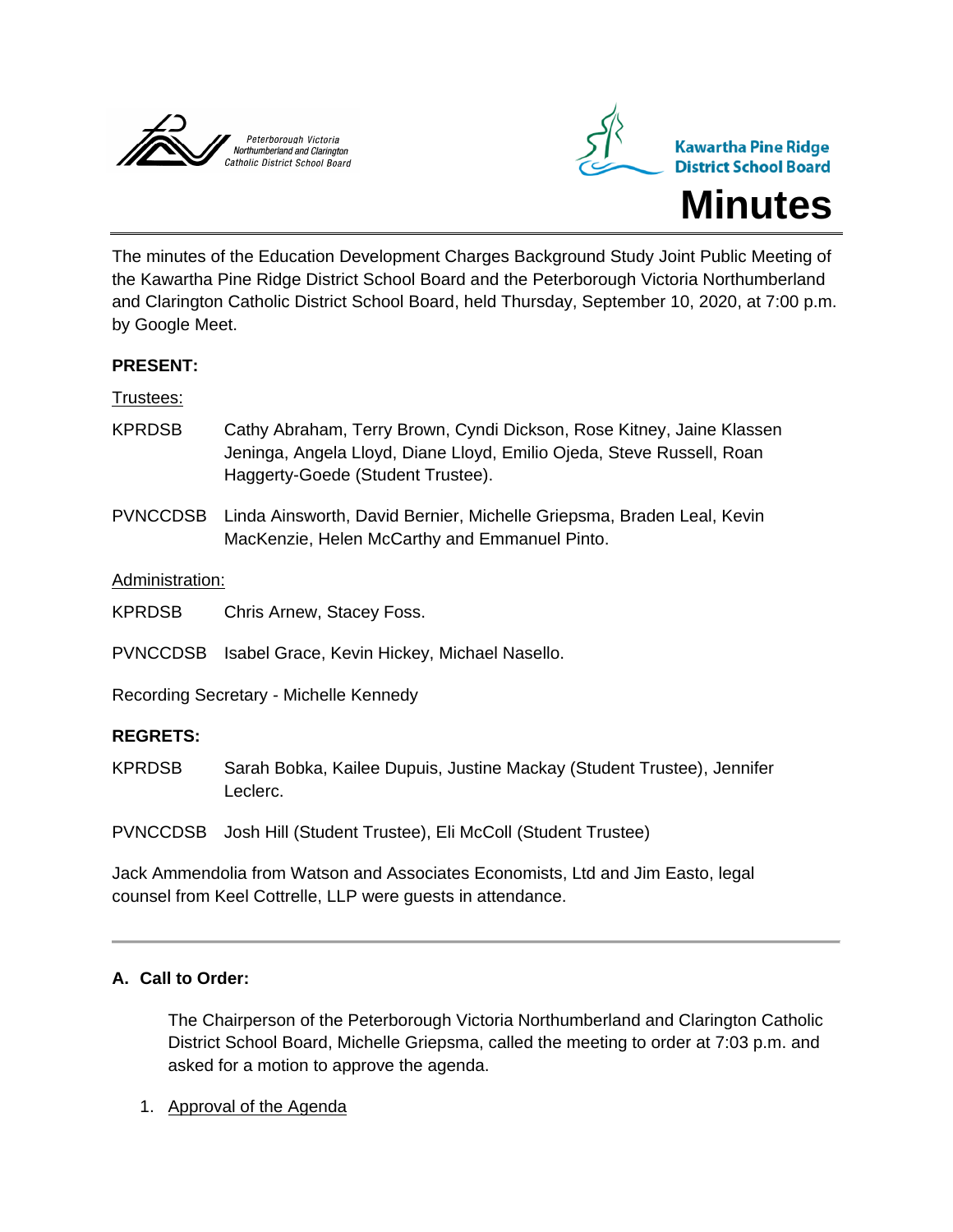MOTION: Moved by Cathy Abraham, seconded by Braden Leal

that the Agenda be approved.

Carried.

The Chairperson of the Kawartha Pine Ridge District School Board, Diane Lloyd, declared that the meeting was duly constituted for purpose of conducting business.

## 2. Moment of Silence

A moment of silence was observed by all who were present.

#### 3. Land Acknowledgement

Michelle Griepsma, PVNC Catholic Board Chairperson, respectfully acknowledged that the meeting was taking place on the treaty and traditional territory of the Mississauga Anishinaabeg.

#### 4. Declarations of Conflicts of Interest

There were no declarations of conflicts of interest.

#### **B. New Business:**

## 1. Education Development Charges Policy Document.

Michelle Griepsma, Board Chairperson of the PVNCCDSB and Diane Lloyd, Board Chairperson of the KPRDSB each gave opening remarks to explain the proceedings and the purpose of the meeting and requirements for establishing an Education Development Charges Policy in accordance with the Education Act.

Jack Ammendolia of Watson & Assoiciates Economists Ltd. was invited to give a presentation. In his presentation, Mr. Ammendolia explained the background of the existing charges and what an Education Development Charge is. He reviewed the following Education Development Charge policies:

- Percentage of growth-related net education land costs to be borne through EDCs
- Exemptions Statutory and Non-Statutory
- Jurisdiction-wide or Area-specific charges
- Percentage of net education land costs to be borne by residential and nonresidential development
- Uniform charge for all types of development vs. differentiated charges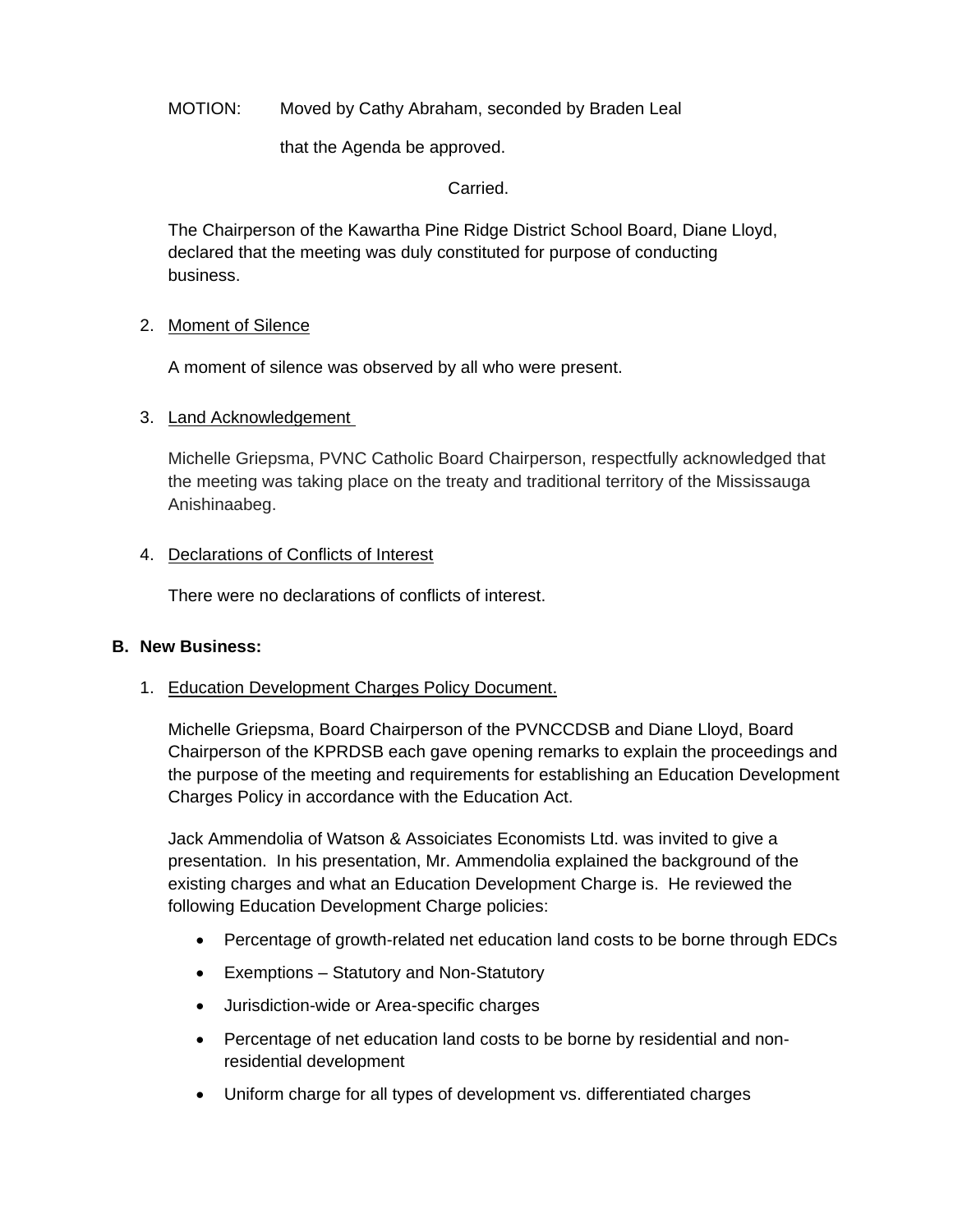Jim Easto from Keel Cottrelle, spoke and confirmed that the required process of the policy reviewed has been followed.

## **C. Reports from Officials and Staff:**

There were no reports given from officials or staff.

## **D. Questions by Board Members:**

Questions from the trustees of the Kawartha Pine Ridge District School Board and the Peterborough Victoria Northumberland and Clarington Catholic District School Board were invited and addressed by Mr. Ammendolia and Mr. Easto.

# **E. Delegations/Public Question Period:**

There were no delegations or members of the public present and therefore, no questions.

# **F. Further Business:**

There was no further business.

# **G. Conclusion:**

## Receipt of Reports

KPRDSB

MOTION: Moved by Angela Lloyd, seconded by Terry Brown that the board receive as information the Education Development Charges (EDC) Policies presentation from Watson & Associates Economists Ltd.

Carried.

# PVNCCDSB

MOTION: Moved by David Bernier, seconded by Helen McCarthy that the board receive as information the Education Development Charges (EDC) Policies presentation from Watson & Associates Economists Ltd.

Carried.

## Adjournment: